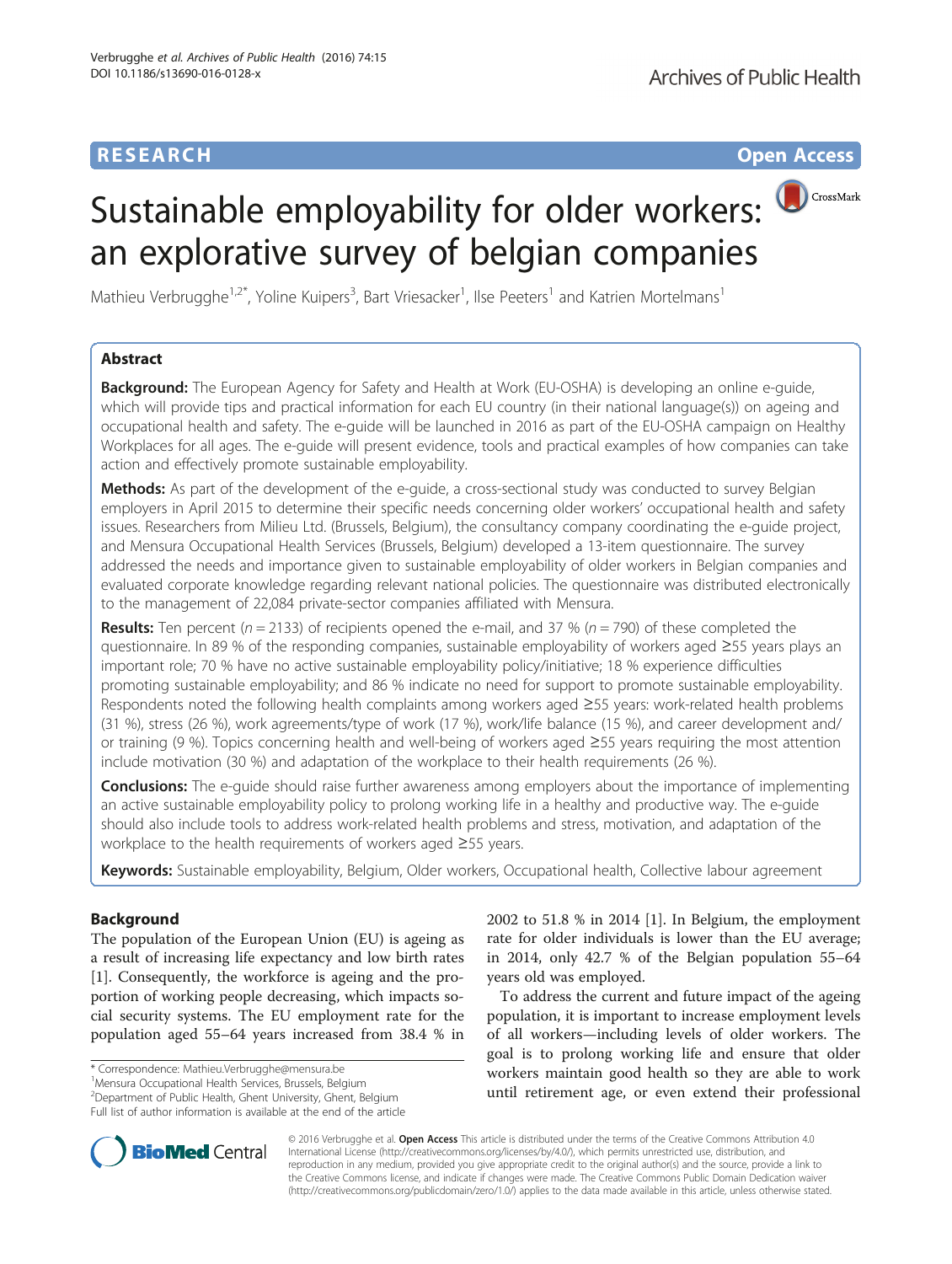careers beyond that point. In Belgium, to counteract the low employment rates among workers aged ≥55 years, the federal government approved measures such as the Experience Fund, which offers financial support to companies with targeted initiatives to retain or improve work ability of older workers (e.g., increasing employability by means of training and skills enhancement). Additionally, the government raised the official retirement age from 65 to 66 years by 2025 and to 67 by 2030.

Employers are challenged to keep ageing workers motivated and employable without threatening their wellbeing [\[2](#page-3-0)]. The concept of sustainable employability has received much attention in the last few years. Van der Klink et al. [\[3](#page-3-0)] defined sustainable employability as "workers having the opportunity to perform work with preservation of good health and wellbeing in current and future working life".

In Belgium, a mandatory collective labour agreement (CLA 104) was introduced in 2013 to support the sustainable employability of workers aged ≥45 years. CLA 104 obligates companies in the private sector with more than 20 workers to develop and implement a concrete action plan to promote the employment of workers  $\geq$ 45 years, *e.g.*, by introducing flexible work schedules, developing health promotion programs, and organizing customized trainings. Additionally, at the EU level, the European Agency for Safety and Health at Work (EU-OSHA) is developing as part of their Healthy Workplaces Campaign 2016–2017 an online e-guide entitled: 'Healthy Workplaces for all Ages' (project title: 'Development of an online multilingual e-guide to support companies in occupational safety and health (OSH) management in the context of an ageing workforce' – Open Tender Procedure No. EUOSHA-PRU/2014/P-3 – [https://www.healthy-workplaces.eu/\)](https://www.healthy-workplaces.eu/). The e-guide will support workers, employers, Human Resources managers, and OSH professionals to address ageing at work and to promote the health and safety of older workers, and will consist of national versions that are adapted to the context and languages of EU countries.

As part of the development phase of the national version of the e-guide for Belgium, we explored employers' views on sustainable employability of older workers and their needs. The aims of our study are to explore how employers address ageing at the workplace, determine which OSH difficulties and barriers concerning worker ageing the companies are confronted with, and understand how companies promote sustainable employability (including CLA 104). Insight into these topics is important for adapting guidelines to current practices and needs.

## Methods

In the preparation phase of the master version of the e-guide, Milieu Ltd (coordinator of the EU-project)

collaborated with Mensura Occupational Health Services (OHS) in order to reach Belgian employers and to assess their needs regarding sustainable work and how to promote employability among older workers. This cross-sectional study of Belgian companies was conducted between April 21, 2015 and April 29, 2015. A questionnaire was developed by a team of OSH researchers. The questionnaire consisted of 13 items: four items identify general characteristics (the function of the respondent, sector of activities, number of workers, and percentage of workers ≥55 years-old); five questions about the importance, needs, and concerns about sustainable employability in the company; and four questions concerning the knowledge and needs about sustainable employability policy. An-e-mail with an invitation to complete the online questionnaire was sent to the management of private-sector companies ( $n = 22,084$ ) affiliated with Mensura OHS in Belgium. After three days, a reminder was sent.

### **Results**

#### General characteristics

Ten percent of recipients ( $n = 2133$ ) opened the e-mail, and within this group, 37.0 %  $(n = 790)$  completed the questionnaire (convenience sample). Respondents comprised 44.3 % directors, 23.7 % prevention advisors, 14.9 % human resources managers, and 17.2 % others. The most common sectors were: construction industry (21.9 %), other services (16.9 %), industry (13.5 %), human health and social work activities (9.2 %), and wholesale and retail trade and repair of motor vehicles and motorcycles (8.4 %). The numbers of workers in the companies were: 1–9 (38.4 %), 10–19 (16.7 %), 20–49 (16.7 %), 50–249 (19.7 %), 250–499 (4.3 %), and ≥500 (4.2 %). Most companies had less than 20 % of workers ≥55 years old (70.5 %); 24.8 % reported having 20 − 50 % of their workers ≥55 years old, and 4.7 % had >50 % workers ≥55 years old.

#### Sustainable employability

Sustainable employability played a role (i.e. having special attention for the sustainable employability of workers ≥55 years old by e.g. having a policy, relevant initiatives or programmes) in most of the companies (89.4 %). Most of the companies did not have an active policy or initiative (69.3 %). Table [1](#page-2-0) shows the reported topics concerning health and well-being of workers ≥55 years old that require special attention in the companies and the reported complaints of workers ≥55 years old.

Eighteen percent of the respondents experienced difficulties promoting sustainable employability of older workers. The reported difficulties were: lack of financial resources (23.5 %,  $n = 42$ ), lack of know-how (22.3 %,  $n = 40$ ), lack of interest of other managers to invest in sustainable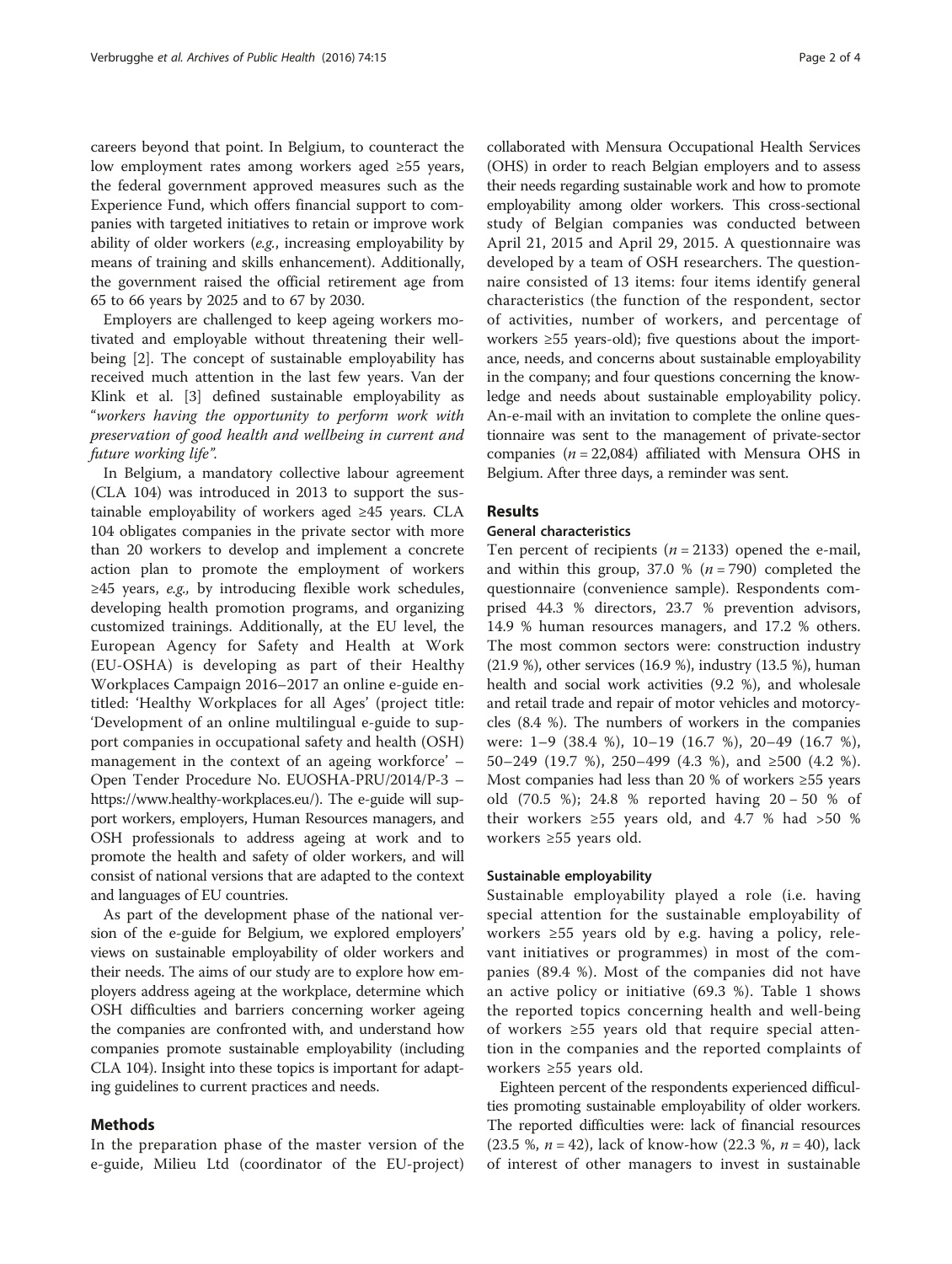<span id="page-2-0"></span>Table 1 Topics concerning health and well-being of workers ≥55 years that require special attention and reported complaints of workers ≥55 years

|                                                                                                    | n   | %          |
|----------------------------------------------------------------------------------------------------|-----|------------|
| Topics concerning health and well-being of workers ≥55 years<br>old that require special attention |     |            |
| Keep workers ≥55 years old motivated and involved                                                  | 309 | 29.6 %     |
| Adapting work(place) to the (health) needs of<br>workers $\geq$ 55 years old                       |     | 269 25.7 % |
| Supporting workers ≥55 years old to maintain a<br>good work-life balance                           | 167 | 16.0 %     |
| Prevention of illness or accidents in<br>workers $\geq$ 55 years old                               | 111 | 10.6 %     |
| Identifying risks for workers ≥55 years old                                                        | 96  | 9.2%       |
| Dealing with chronic or long-term diseases in<br>workers $\geq$ 55 years old                       | 93  | 8.9 %      |
| Reported complaints of workers ≥55 years old                                                       |     |            |
| Work-related health problems                                                                       | 255 | 30.7 %     |
| Stress                                                                                             | 212 | 25.5 %     |
| Agreements on work and type of work                                                                | 142 | 17.1 %     |
| Work-life balance                                                                                  | 122 | 14.7 %     |
| Career development and/or training                                                                 | 76  | 9.2%       |
| Complaints related to safety                                                                       | 9   | 1.1%       |
| Discrimination                                                                                     | 7   | 0.8%       |
| Harassment at work (bullying, violence,<br>and sexual harassment)                                  | 7   | 0.8%       |

employability (21.8 %,  $n = 39$ ), lack of time (19.6 %,  $n = 35$ ), and lack of participation of workers in relevant initiatives (12.8 %,  $n = 23$ ).

Topics reported to be difficult to discuss with workers ≥55 years old were: the general ageing process and the impact on work  $(23.8 \, %, n = 118)$ , stress  $(12.7 \, %, n = 118)$  $n = 63$ ), long-term and chronic diseases (12.5 %,  $n = 62$ ), flexible working hours (11.1 %,  $n = 55$ ), career development (10.7 %,  $n = 53$ ), general health problems (9.7 %,  $n = 48$ ), pension issues (9.3 %,  $n = 46$ ), work-life balance  $(7.3 \%, n = 36)$ , and disability  $(2.8 \%, n = 14)$ .

## Collective labour agreement 104 (CLA 104)

Almost half of the respondents ( $n = 380$ ; 47.9 %) stated they do not know that since 01/01/2013, for companies in the private sector with >20 workers, it is mandatory to have a concrete action plan to promote the employment of workers ≥45 years old. Of the respondents whose company is required to develop a CLA 104 policy  $($ >20 workers): 47.2 % (*n* = 180) had one, 34.4 % (*n* = 131) will develop this in the short term, and 18.4 % ( $n = 70$ ) did not intend to do this.

Main focuses of the developed or planned CLA 104 policy were reported as: valuing the accumulated knowledge and experience (16.6 %,  $n = 333$ ), ergonomic measures (13.8 %,  $n = 276$ ), age-related reduction in working hours (9.8 %,  $n = 196$ ), recruitment (8.6 %,  $n = 173$ ), training (8.4 %,  $n = 169$ ), psychosocial measures (7.8 %,  $n = 156$ ), job matching (6.5 %,  $n = 130$ ), age-related flexible work schedules (5.2 %,  $n = 104$ ), sick leave policy (5.0 %,  $n = 100$ ), spontaneous consultation with the OSH physician (4.8 %,  $n = 97$ ), health promotion (4.2 %,  $n = 85$ ), check-up examinations (4.0 %,  $n = 81$ ), and others (5.2 %,  $n = 105$ ).

## **Discussion**

Our study showed that, in most Belgian companies, sustainable employability of ageing workers is important; however, most companies do not yet have an active policy or initiative on this issue. These results underline the need for both Belgian and European support for employers to address an ageing workforce.

The annual report of the Experience Fund [\[4](#page-3-0)] showed that, despite the trend of an increasing number of applications, the Fund remains underutilized. Our study supports this finding. Based on the own study results and the annual report of the Experience Fund [[4](#page-3-0)], we recommend that the Belgian government more extensively promotes the Experience Fund.

The results of this study will be used for the further development of the EU e-guide, and will ensure that it will: a) further increase employer awareness about the importance of implementing an active sustainable employability policy to prolong working life and productivity and b) include tools to address work-related health problems and stress, motivation, and workplace adaptation to the (health) requirements of workers aged ≥55 years. Similar surveys were conducted in all other EU countries and in the European Free Trade Association states (Norway, Iceland and Switzerland), to assess countryspecific needs of employers concerning older-worker OSH issues. Country-specific surveys are important because a previous study showed that attitudes and actions of employers regarding the position of older workers in the EU vary by country [\[5](#page-3-0)].

This study has some limitations to be considered. Firstly, despite that survey answers were collected online and anonymously, provision of socially desirable answers cannot be excluded. Secondly, this study had a crosssectional design and therefore only provides descriptive results. Thirdly, it is plausible that particularly respondents who are affiliated with the research topic and already have special attention for sustainable employability in their company, completed the questionnaire. Presumably, this has influenced the results. Fourthly, despite sending a reminder, the response was rather low. Some explanations could be provided. First, the period of data collection was rather short (between April 21, 2015 and April 29, 2015). Second, most of the e-mails were sent to general e-mail addresses of the companies